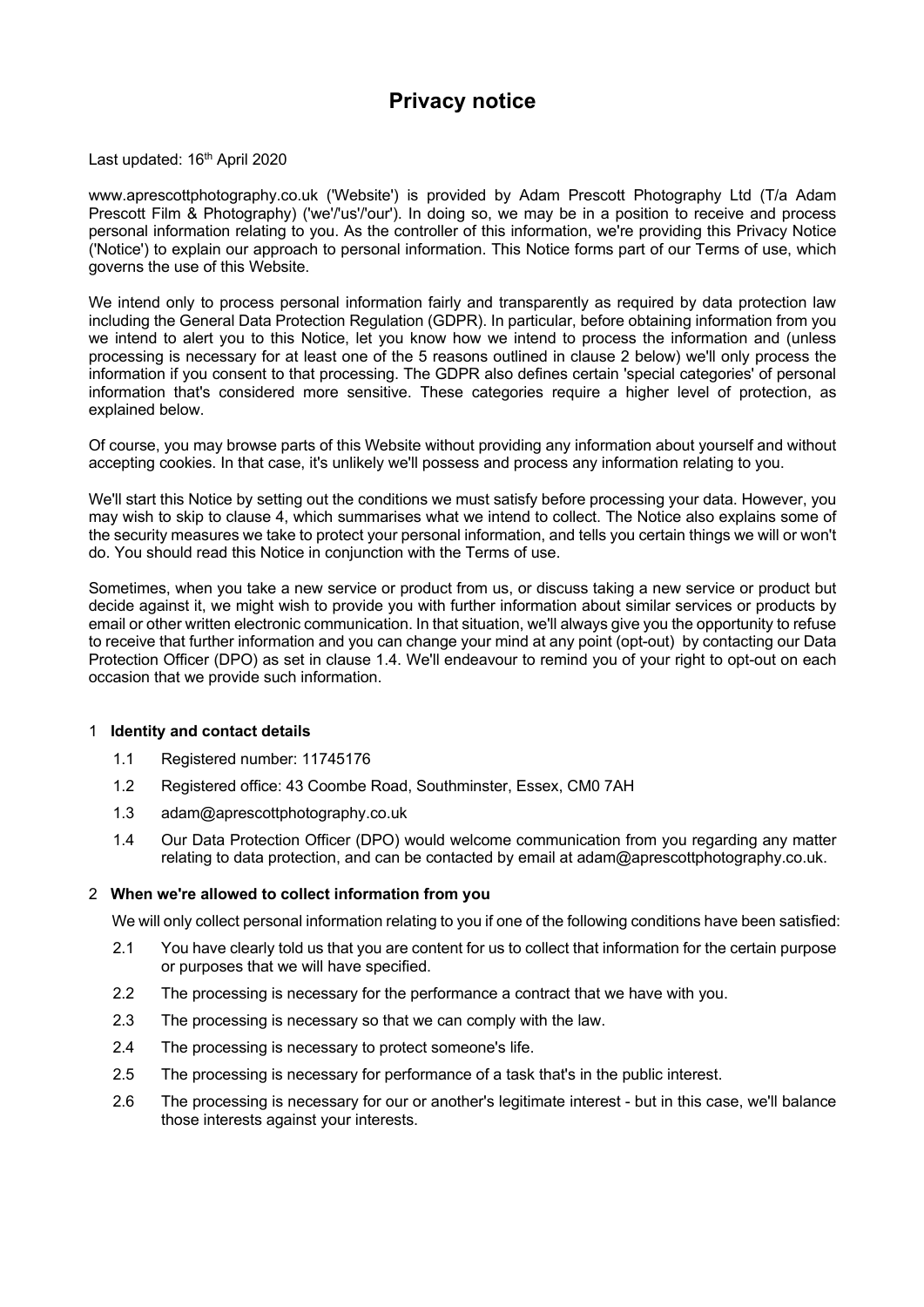### 3 **How to consent**

- 3.1 At the point of collecting the information, we'll endeavour to explain how we intend to use the information and which of these purposes apply. If we rely on consent, we'll provide you with the opportunity to tell us that you're happy to provide the information.
- 3.2 If at any point in time you change your mind and decide that you don't consent, please let us know and we'll endeavour to stop processing your information in the specified manner, or we'll delete your data if there is no continuing reason for possessing it.
- 3.3 If you don't consent to a particular bit of processing, we'll endeavour to ensure that the Website and our service continue to operate without the need for that information.

#### 4 **Information we expect to collect from you**

4.1 We envisage asking for the following types of information from you:

| <b>Information</b><br>type                                                                  | <b>Purpose and related details</b>                                                                                                                                                                                                                                                                                   | <b>Justification</b>                                                                                        |
|---------------------------------------------------------------------------------------------|----------------------------------------------------------------------------------------------------------------------------------------------------------------------------------------------------------------------------------------------------------------------------------------------------------------------|-------------------------------------------------------------------------------------------------------------|
| Contact<br>information such<br>as name and e-<br>mail address                               | We ask for this to enable us to reply to your<br>$\bullet$<br>contact us request                                                                                                                                                                                                                                     | It's necessary for a legitimate<br>interest, having weighed this<br>against competing interests             |
| Contact<br>information such<br>as full name and<br>e-mail address                           | We ask for this to enable us to send out out<br>$\bullet$<br>newsletters<br>We intend to share this data with mailchimp so<br>that they can distribute our newsletter. They will<br>be processing it for our purposes, under our<br>directions and under a contract to ensure<br>compliance with data protection law | We'll ask for your consent<br>$\bullet$                                                                     |
| Contact<br>information such<br>as full name and<br>e-mail address<br>and payment<br>details | We intend to share this data with Square – our<br>payment processors so that they may process<br>payments for products and services you request<br>from us. They will be processing it for our<br>purposes, under our directions and under a<br>contract to ensure compliance with data<br>protection law            | It's necessary for us to be<br>$\bullet$<br>able to process your payments<br>for our services and products. |

- 4.2 We may collect personal information about you from a number of sources, including the following:
	- 4.2.1 From you when you agree to take a service or product from us, in which case this may include your contact details, date of birth, how you will pay for the product or service and your bank details.
	- 4.2.2 From you when you contact us with an enquiry or in response to a communication from us, in which case, this may tell us something about how you use our services.
	- 4.2.3 From documents that are available to the public, such as the electoral register.
	- 4.2.4 From third parties to whom you have provided information with your consent to pass it on to other organisations or persons - when we receive such information we will let you know as soon as is reasonably practicable.
- 4.3 If you refuse to provide information requested, then if that information is necessary for a service we provide to you we may need to stop providing that service.
- 4.4 At the time of collecting information, by whichever method is used, we'll endeavour to alert you and inform you about our purposes and legal basis for processing that information, as well as whether we intend to share the information with anyone else or send it outside of the European Economic Area. If at any point you think we've invited you to provide information without explaining why, feel free to object and ask for our reasons.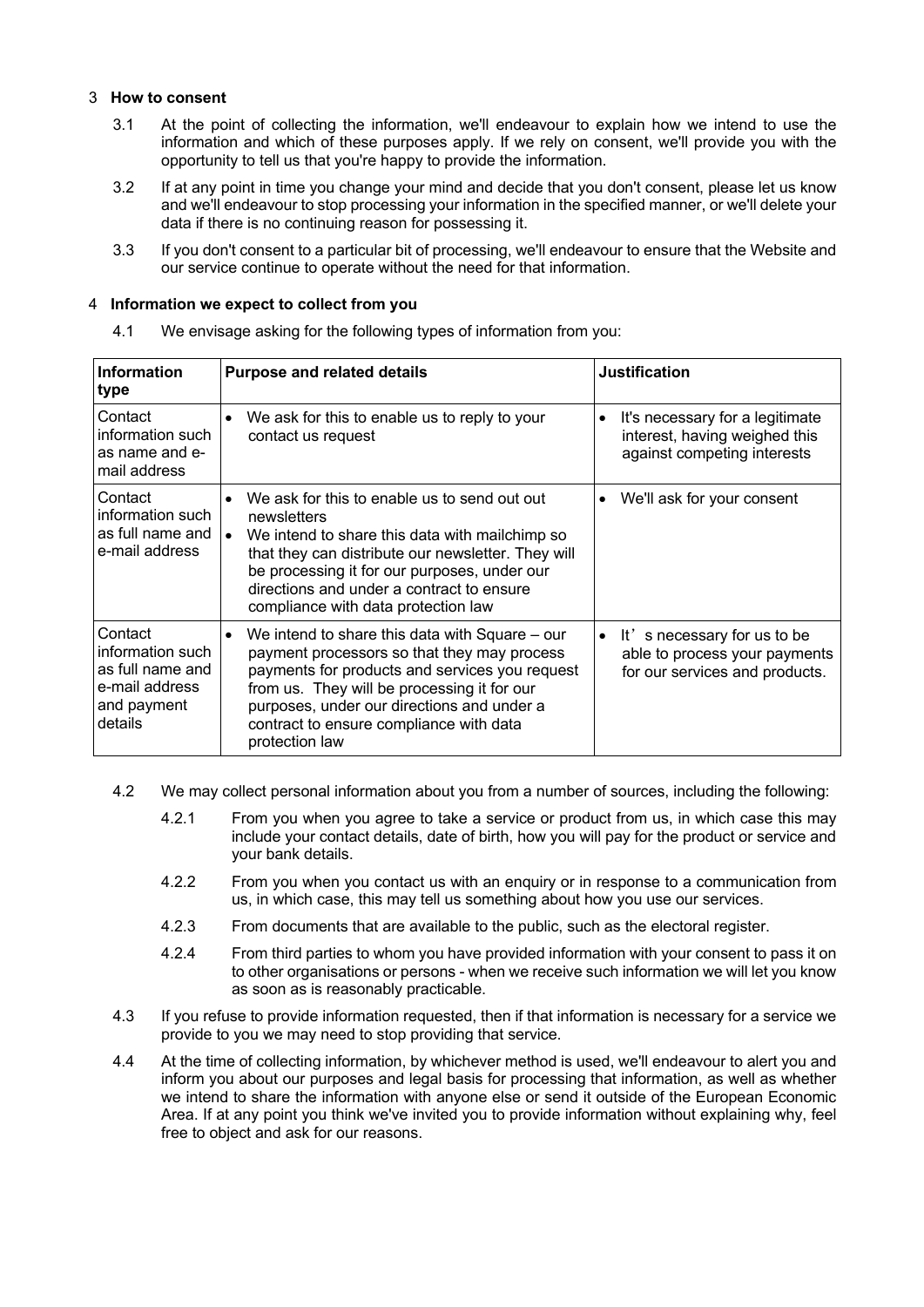#### 5 **Using your personal information**

- 5.1 Data protection, privacy and security are important to us, and we shall only use your personal information for specified purposes and shall not keep such personal information longer than is necessary to fulfil these purposes. The following are examples of such purposes. We have also indicated below which GDPR justification applies, however it will depend on the circumstances of each case. At the time of collecting we will provide further information, and you may always ask for further information from us.
	- 5.1.1 To help us to identify you when you contact us. This will normally be necessary for the performance our contract.
	- 5.1.2 To help us to identify accounts, services and/or products which you could have from us or selected partners from time to time. We may do this by automatic means using a scoring system, which uses the personal information you've provided and/or any information we hold about you and personal information from third party agencies (including credit reference agencies). We will only use your information for this purpose if you agree to it.
	- 5.1.3 To help us to administer and to contact you about improved administration of any accounts, services and products we have provided before, do provide now or will or may provide in the future. This will often be necessary, but sometimes the improvements will not be necessary in which case we will ask whether you agree.
	- 5.1.4 To allow us to carry out marketing analysis and customer profiling (including with transactional information), conduct research, including creating statistical and testing information. This will sometimes require that you consent, but will sometimes be exempt as market research.
	- 5.1.5 To help to prevent and detect fraud or loss. This will only be done in certain circumstances when we consider it necessary or the law requires it.
	- 5.1.6 To allow us to contact you by written electronic means (such as email, text or multimedia messages) about products and services offered by us where:
		- 5.1.6.1 these products are similar to those you have already purchased from us,
		- 5.1.6.2 you were given the opportunity to opt out of being contacted by us at the time your personal information was originally collected by us and at the time of our subsequent communications with you, and
		- 5.1.6.3 you have not opted out of us contacting you.
	- 5.1.7 To allow us to contact you in any way (including mail, email, telephone, visit, text or multimedia messages) about products and services offered by us and selected partners where you have expressly consented to us doing so.
	- 5.1.8 We may monitor and record communications with you (including phone conversations and emails) for quality assurance and compliance.
		- 5.1.8.1 Before doing that, we will always tell you of our intentions and of the specific purpose in making the recording. Sometimes such recordings will be necessary to comply with the law. Alternatively, sometimes the recording will be necessary for our legitimate interest, but in that case we'll only record the call if our interest outweighs yours. This will depend on all the circumstances, in particular the importance of the information and whether we can obtain the information another way that's less intrusive.
		- 5.1.8.2 If we think the recording would be useful for us but that it's not necessary we'll ask whether you consent to the recording, and will provide an option for you to tell us that you consent. In those situations, if you don't consent, the call will either automatically end or will not be recorded.
	- 5.1.9 When it's required by law, we'll check your details with fraud prevention agencies. If you provide false or inaccurate information and we suspect fraud, we intend to record this.
- 5.2 We will not disclose your personal information to any third party except in accordance with this Notice, and in particular in these circumstances:
	- 5.2.1 They will be processing the data on our behalf as a data processor (where we'll be the data controller). In that situation, we'll always have a contract with the data processor as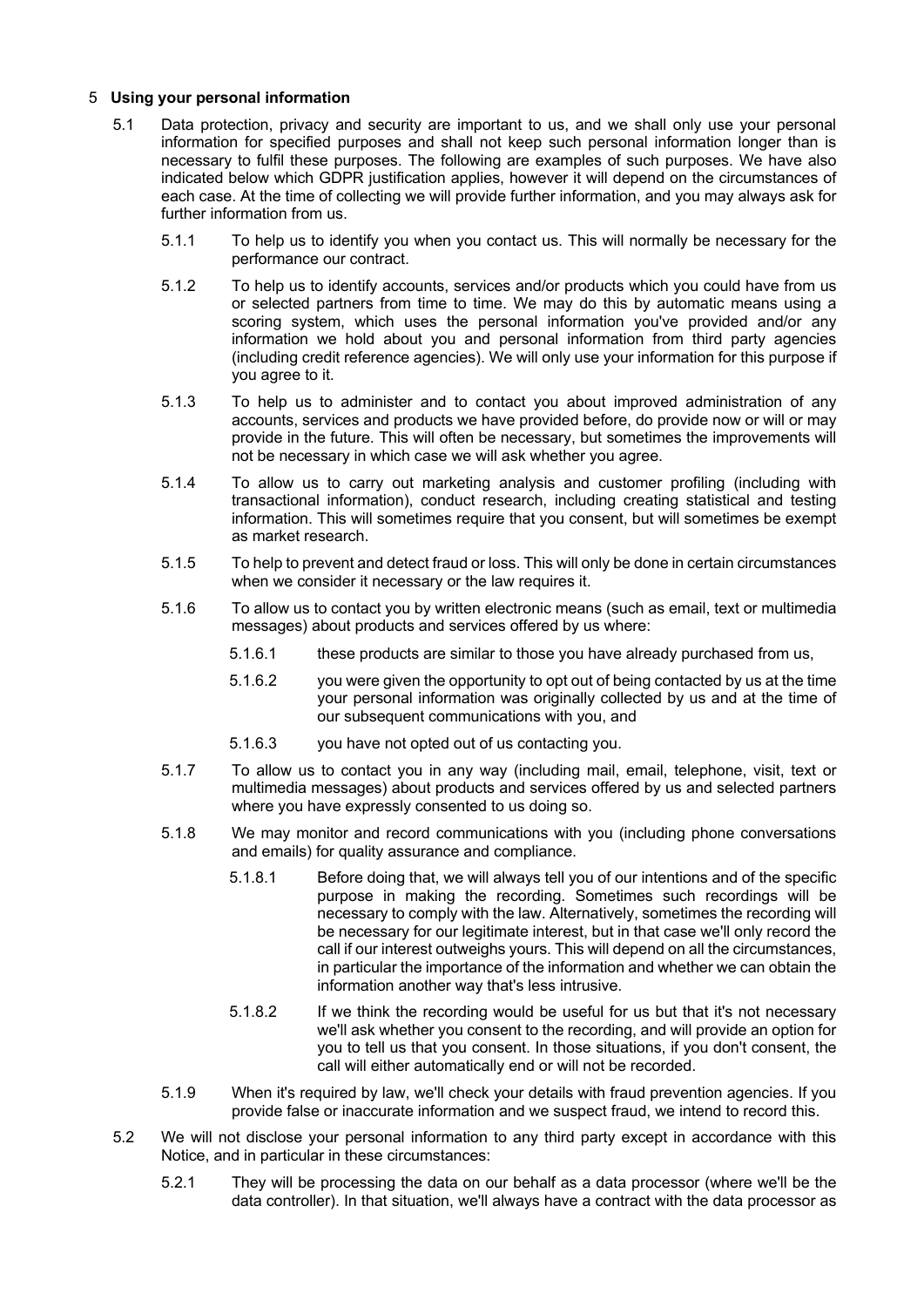set out in the GDPR. This contract provides significant restrictions as to how the data processor operates so that you can be confident your data is protected to the same degree as provided in this Notice.

- 5.2.2 Sometimes it might be necessary to share data with another data controller. Before doing that we'll always tell you. Note that if we receive information about you from a third party, then as soon as reasonably practicable afterwards we'll let you know; that's required by the GDPR.
- 5.2.3 Alternatively, sometimes we might consider it to be in your interest to send your information to a third party. If that's the case, we'll always ask whether you agree before sending.
- 5.3 Where you give us personal information on behalf of someone else, you confirm that you have provided them with the information set out in this Notice and that they have not objected to such use of their personal information.
- 5.4 We may allow other people and organisations to use personal information we hold about you in the following circumstances:
	- 5.4.1 If we, or substantially all of our assets, are acquired or are in the process of being acquired by a third party, in which case personal information held by us, about our customers, will be one of the transferred assets.
	- 5.4.2 If we have been legitimately asked to provide information for legal or regulatory purposes or as part of legal proceedings or prospective legal proceedings.
	- 5.4.3 We may employ companies and individuals to perform functions on our behalf and we may disclose your personal information to these parties for the purposes set out above, for example, for fulfilling orders, delivering packages, sending postal mail and email, removing repetitive information from customer lists, analysing data, providing marketing assistance, providing search results and links (including paid listings and links) and providing customer service. Those parties will be bound by strict contractual provisions with us and will only have access to personal information needed to perform their functions, and they may not use it for any other purpose. Further, they must process the personal information in accordance with this Notice and as permitted by the GDPR. From time to time, these other people and organisations to whom we may pass your personal information may be outside the European Economic Area. We will take all steps reasonably necessary to ensure that your personal information is treated securely and in accordance with this Notice and the GDPR.

## 6 **Protecting information**

- 6.1 We have strict security measures to protect personal information.
- 6.2 We work to protect the security of your information during transmission by using Secure Sockets Layer (SSL) software to encrypt information you input.
- 6.3 We reveal only the last five digits of your credit card numbers when confirming an order. Of course, we transmit the entire credit card number to the appropriate credit card company during order processing.
- 6.4 We maintain physical, electronic and procedural safeguards in connection with the collection, storage and disclosure of personally identifiable customer information. Our security procedures mean that we may occasionally request proof of identity before we disclose personal information to you.
- 6.5 It is important for you to protect against unauthorised access to your password and to your computer. Be sure to sign off when you finish using a shared computer.

## 7 **The internet**

- 7.1 If you communicate with us using the internet, we may occasionally email you about our services and products. When you first give us personal information through the Website, we will normally give you the opportunity to say whether you would prefer that we don't contact you by email. You can also always send us an email (at the address set out below) at any time if you change your mind.
- 7.2 Please remember that communications over the internet, such as emails and webmails (messages sent through a website), are not secure unless they have been encrypted. Your communications